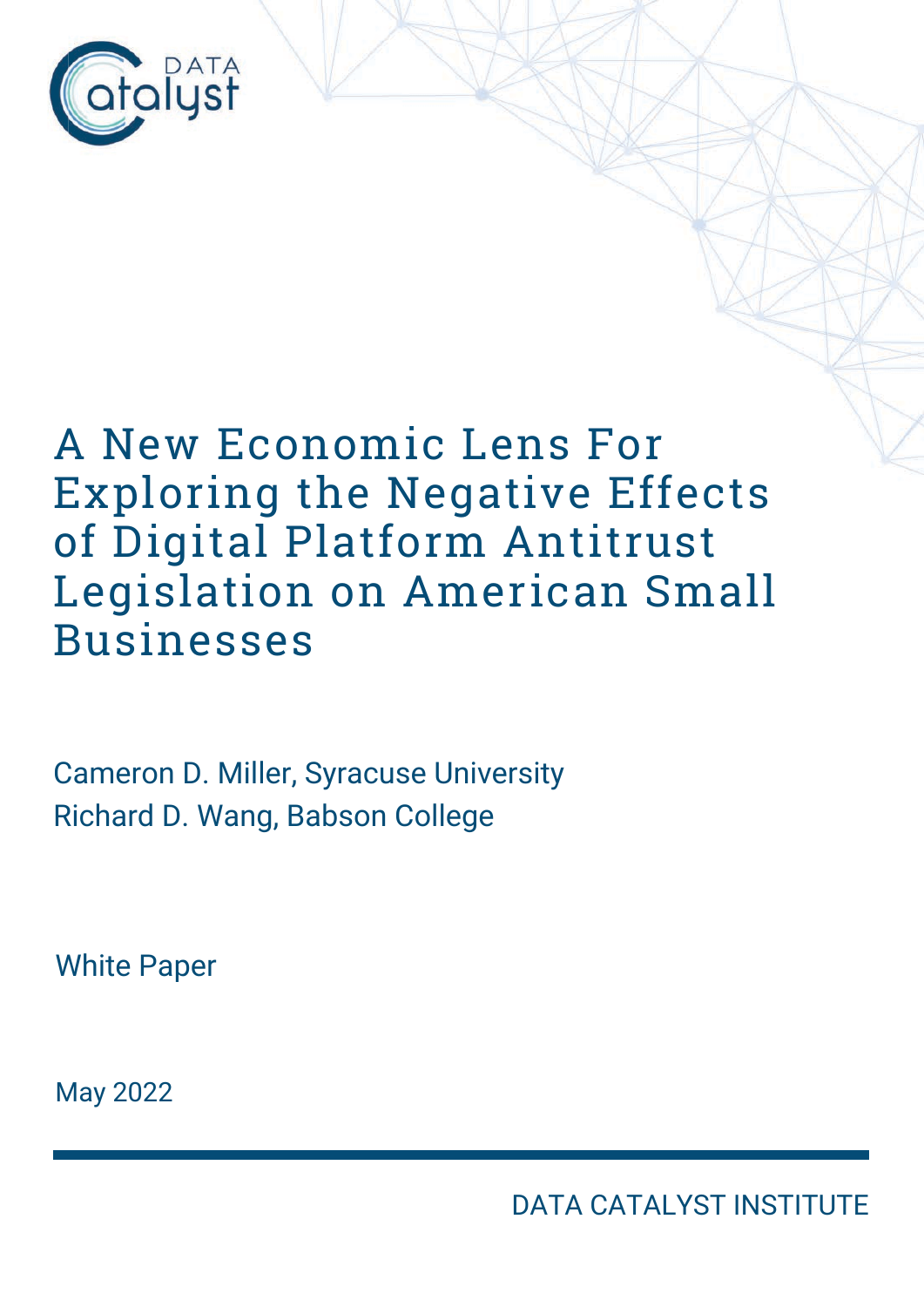#### Summary

During the past few years, much of Washington - from Congress to the White House, Federal Trade Commission (FTC), and Department of Justice (DOJ) - has viewed very large tech companies, commonly referred to as "Big Tech," through an "antitrust lens," and specifically a "progressive" one (i.e., the [neo-Brandesian antitrust movement\)](https://www.cato.org/blog/new-brandeis-hipster-antitrust-comes-washington) which discounts the role of market forces, presumes that "big is bad," and frames the actions of digital platforms as anticompetitive and harmful to consumer welfare. However, a progressive antitrust lens is not the only way to analyze interactions between digital platforms and the participants in their networks, including millions of small businesses and billions of consumers. To the contrary, not only do we believe that using a [progressive] antitrust lens alone is the wrong way to analyze Big Tech platforms, but that it leads to an incomplete and misguided picture of economic reality of how complex, multi-sided platforms operate and are governed in practice.

Instead, we believe that something different which has developed in the academic literature over the past decade – the "platform governance" perspective – can help explain Big Tech platforms' behavior that would be unnecessarily (and harmfully) prohibited by the progressive antitrust legislation proposed in Congress. From the platform governance perspective, platforms grow rapidly in order to create more value for participants on both sides of the platform (e.g., small business sellers and consumers, app publishers and app downloaders, etc.), and not to reduce competition on their platform. Once they become large, the platforms may not benefit much by restricting access and raising prices, but rather by enlarging the size of the overall market so that value increases for the ecosystem as a whole, which results in increasing value (or profits) for the vast majority of participating consumers, business users (e.g., small business sellers, small app publishers, etc.) and the platform owner itself.

Several members of Congress have openly expressed concerns about unintended negative consequences of regulating Big Tech platforms.[1] In this paper, we apply the platform governance lens to reveal several significant potential unintended negative effects on small businesses. We also examine how the Big Tech platforms differ and conclude that any one size fits all progressive antitrust regulation will mostly likely fail to benefit consumers or third-party complementors like small businesses.

While the paper describes in more detail how the specific provisions of the progressive antitrust legislation would harm small and medium-size businesses (SMBs) that use the platforms, we summarize the key harms here for the two key kinds of tech platforms: Innovation Platforms that host tools and services for technological creation (e.g., a mobile app platform), and Transaction Platforms that host counterparties that conduct commerce with each other (e.g., an online marketplace for third-party sellers):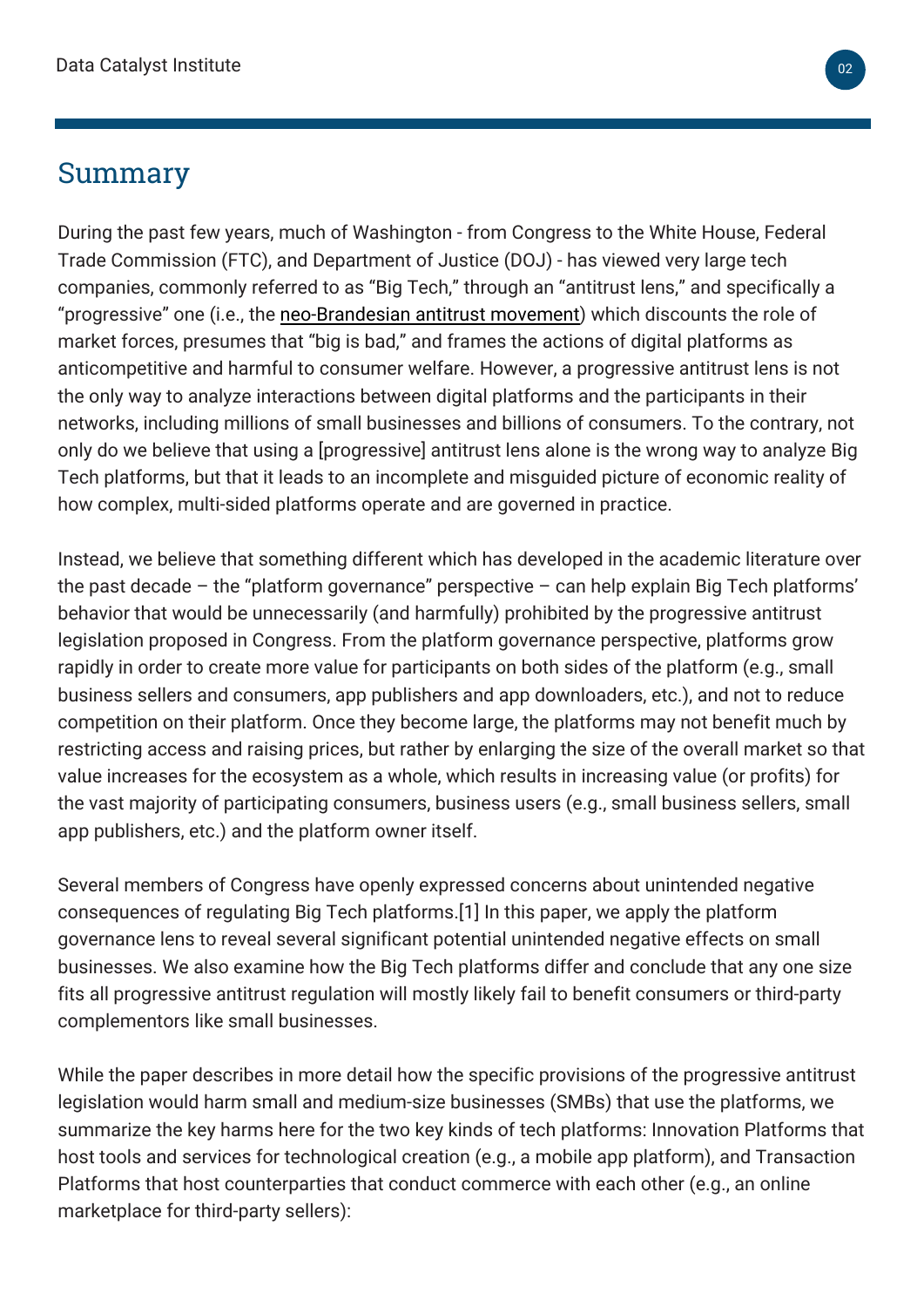Summary of Progressive Antitrust Legislative Harms Related To Innovation Platforms

- Increased cost and uncertainty for independent publishers that develop apps
- Constrained performance of apps
- Degradation of the consumer experience, which will reduce demand for and willingness to pay for apps

Summary of Progressive Antitrust Legislative Harms Related To Transaction Platforms

- More "bad apple" sellers that harm other sellers by, for example, offering low quality products at cutthroat prices that squeeze others' profits
- More "unhealthy" competition in which sellers generate sales but earn no profits
- Less platform support services and higher costs for sellers

# Background

Recently, the scrutiny on Big Tech has ratcheted up in Washington, with several progressive antitrust bills passing out of committee and the Biden administration appointing "hard line" officials in to key posts in the White House, Department of Justice (DOJ) Antitrust Division, and the Federal Trade Commission (FTC). There have been several different bills proposed in both the House and Senate, [a fuller analysis of which has been published elsewhere](https://datacatalyst.org/reports/analysis-of-the-house-judiciary-committee-tech-antitrust-legislation-and-report-card-on-populist-antitrust/). Here, we focus on two bills—specifically S. 2992 and H.R. 3816—that are out of committee and potentially up for a full House/Senate vote whose authors use a "progressive antitrust lens" to understand the actions of tech platforms. In contrast, we believe that viewing the tech industry through this lens alone distorts the economic realities faced by tech platforms and would lead to regulatory actions that harm both everyday consumers and small and medium-sized business (SMB) users of these platforms covered by the legislation.

In this paper, we argue that legislators need to examine the markets hosted on large tech platforms through an alternative lens, termed "platform governance" in the academic literature, to appropriately place tech company actions in the correct context. Platform governance is the design and implementation of decision rights, access, incentive structures, control mechanisms, and other efforts used by the platform owner to guide and shape the behavior of the platform users.[2] Put simply, a responsible platform owner needs to govern the ecosystem in a way that promotes a healthy business environment. Critically, viewing platform owners' (e.g., tech companies) actions through a platform governance lens reveals that, perhaps counterintuitively, actions that might seem at first glance to suppress competition are instead necessary for the platform owner to create value and maintain a healthy ecosystem for consumers and small business users alike.[3]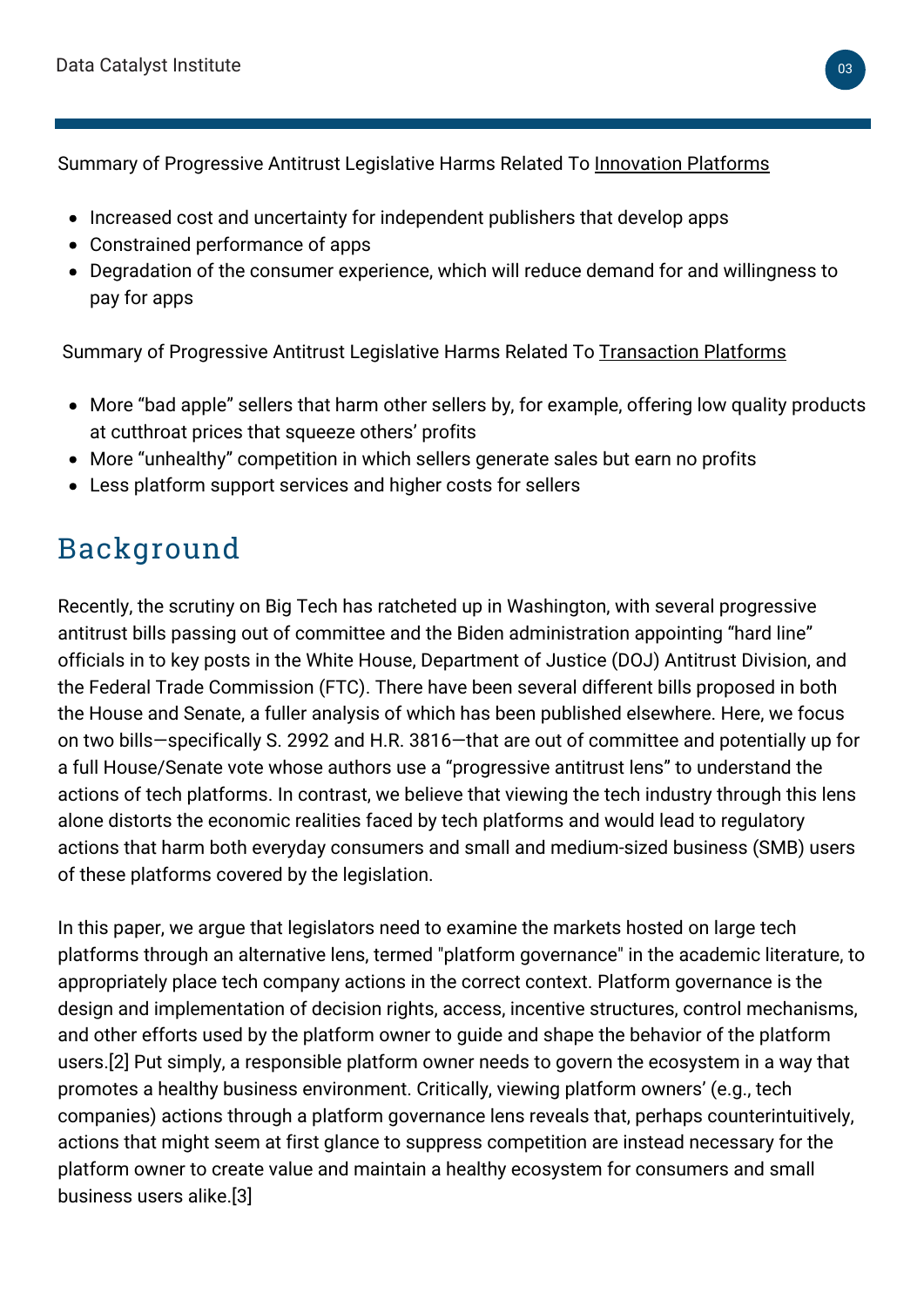Here, based on this platform governance analysis, we conclude that provisions of the proposed legislation—specifically S. 2992 and H.R. 3816—are likely to inhibit covered tech platforms from growing the economic pie for all users. Worse, the legislation would also likely unwind the positive economic factors that have created tremendous value for small and medium-sized businesses (SMBs) and consumers.[4] These provisions will create unintended consequences that could befall SMBs that comprise 44% of U.S. economic activity and 66% of net new job growth, and consumers who use the platforms. This could directly harm SMBs by raising the costs of developing and maintaining SMBs' digital products and squeezing SMBs' profit margins from ecommerce transactions. We discuss the reasoning behind these negative effects below.

# Why The Progressive Antitrust Perspective Is Misguided And A Platform Governance Lens Is More Appropriate

#### The Progressive Antitrust Perspective of Platforms

The size, power, and influence of so-called "Big Tech" platforms such as Google's search engine, Apple's app store, and Amazon's third-party marketplace have made many news headlines (see examples in the WSJ [5] and NYT [6]). In this paper, we do not mean to downplay the potential issues caused by the power and influence of Big Tech; however, it is important to to view the actions of Big Tech from the appropriate perspective, take the right approach to enforcement, and to understand potential unintended consequences of actions from Congress, the FTC, DOJ, and other legal and regulatory bodies at the federal or state level.

Recently, it has been popular in Washington to view tech platforms through the lens of antitrust, and not just typical antitrust, but rather a more progressive version variously referred to as the Neo-Brandesian school of [antitrust, hipster antitrust, or populist antitrust](https://datacatalyst.org/reports/nightmare-on-main-street-the-effects-of-populist-antitrust-on-americas-small-businesses/) ("progressive antitrust" here throughout). This antitrust perspective—which disregards the role of market forces [7] and typically promotes "The Curse of Bigness" [8]—has proponents in the White House, the DOJ Antitrust Division, the FTC, and in Congress (e.g., Sen. Amy Klobuchar (D-MN), among others). This approach is misguided, as it does not specify actual harms to consumers or third-party complementors and seek to rectify them with regulation; rather, it discards the consumer welfare standard in favor of justifying regulation because platform owners are of an arbitrary size.[9]

Using this progressive antitrust lens alone, some legislators will incorrectly jump to the conclusion that "big equals bad" and will tend to frame tech companies' actions while managing their ecosystems as anticompetitive and harmful to consumer welfare, a view that has been recently criticized.[10] From our point of view, however, not only do we believe that progressive antitrust is the wrong way to look at platform businesses, but applying it specifically to Big Tech companies leads to an incomplete and misguided picture of the economic reality.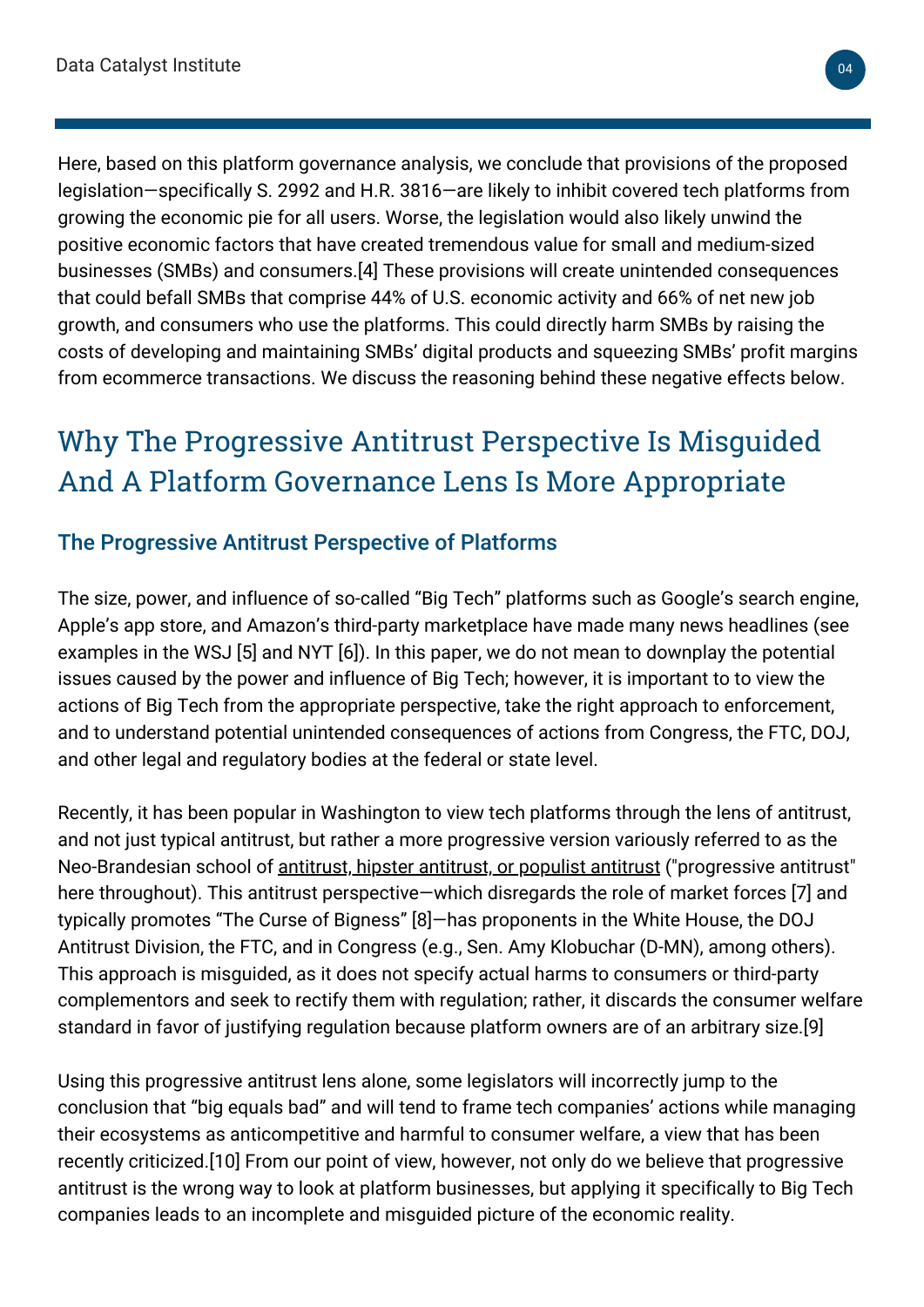#### Viewing Big Differently: Progressive Antitrust vs. Platform Governance

To understand why a platform governance view offers a more appropriate perspective, we need to first consider the difference between a classical monopolist and a modern big tech platform. The classical monopolist might use a variety of anticompetitive tactics to become big (Table 1, upper-left), and once gaining monopoly power, will restrict the quantity supplied to the customer and thereby raise prices (Table 1, lower-left). In this situation, regulators rightly apply antitrust laws to limit the monopolist's size and power to protect consumer welfare.

|                                                                    | [Progressive] Antitrust Perspective                                                                                                                                                                           | <b>Platform Governance Perspective</b>                                                                                                                                                       |
|--------------------------------------------------------------------|---------------------------------------------------------------------------------------------------------------------------------------------------------------------------------------------------------------|----------------------------------------------------------------------------------------------------------------------------------------------------------------------------------------------|
| <b>Tactics Companies Use to Grow</b>                               | Using horizontal and vertical<br>M&A to gain size<br>Restricting rivals' access to<br>$\bullet$<br>resources to stifle competition<br>Using predatory pricing to<br>extract excessive value from<br>customers | • Creating value for both sides<br>of the platform by serving their<br>needs well<br>Takes governance actions that<br>foster a healthy business<br>environment and foster<br>network effects |
| <b>Objective of Large Companies</b><br><b>Once They Become Big</b> | Capturing a bigger slice of the<br>pie by restricting supply and<br>raising prices, thus damaging<br>consumer welfare                                                                                         | Enlarging the pie so as to<br>increase value for users and<br>profits for both the third-party<br>business complementors and<br>the platform owner                                           |

Table 1. Comparing [Progressive] Antitrust and Platform Governance Perspectives

In contrast, modern big tech platforms became big because their "bigness" benefits both their business users and their consumers. To see how, consider a tech platform that facilitates interactions between consumers and business users (such as app developers on Apple iOS, or sellers on Amazon's Marketplace). The more businesses there are on the platform, the more consumers will be attracted to the platform, which encourages even more businesses to join the platform. Likewise, the more consumers there are on the platform, the more businesses will be attracted to the platform, which encourages even more consumers to join the platform.

Economists call the pattern described above the "indirect network effect." Such an effect is also applicable to brick-and-mortar platforms like shopping malls. But whereas the size of a shopping mall is constrained by its physical size, a digital tech platform's "real estate" can be much bigger which is what draws unwarranted regulatory concerns. The takeaway here is that as a tech platform grows, it becomes more valuable to both SMBs and consumers (Table 1, upper-right).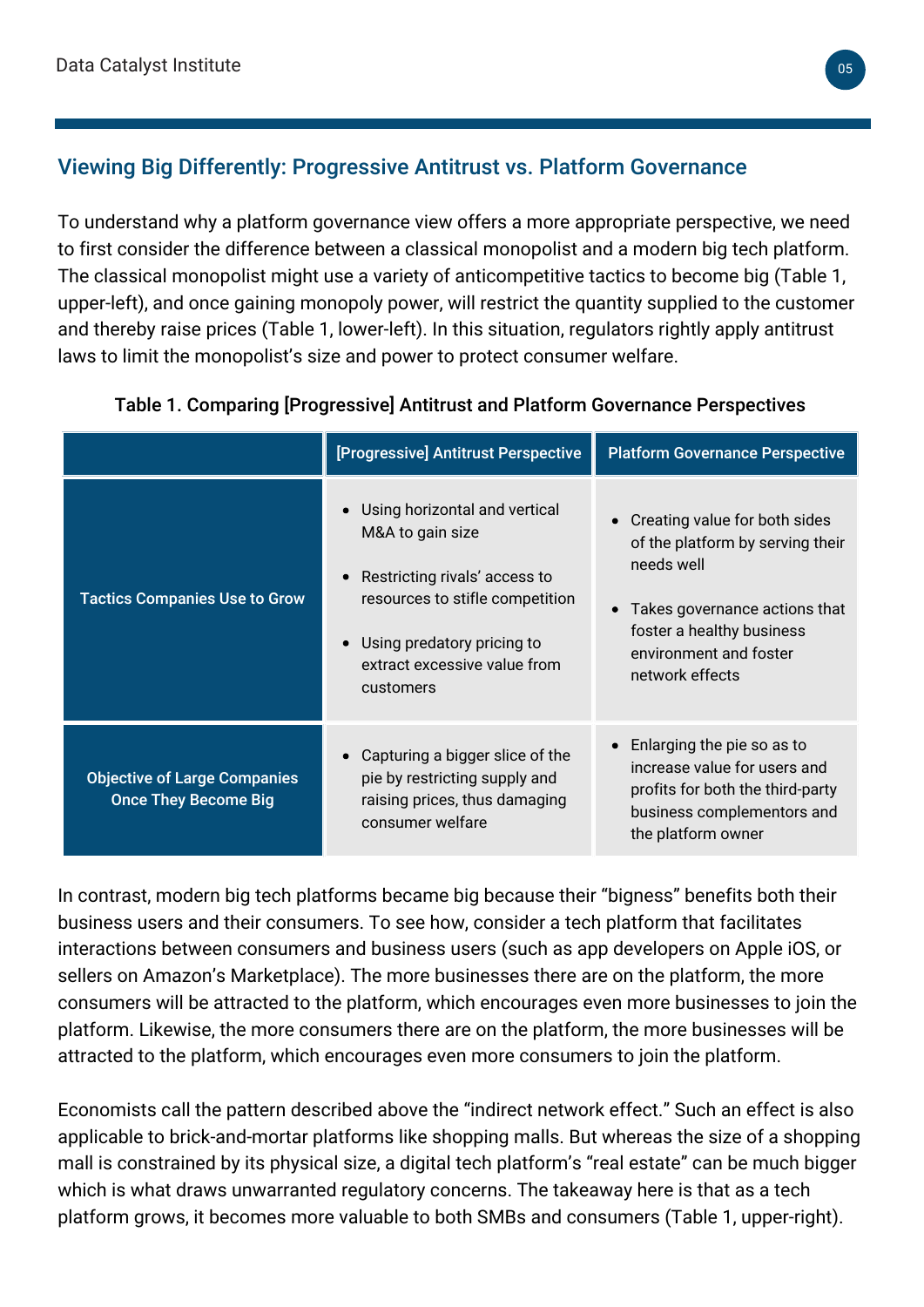Another key difference between monopolists and modern big tech platforms is that the latter can become more profitable not by capturing for themselves a bigger slice of the pie from the consumers and the other businesses, but by enhancing the business environment of the platform to grow the size of the pie for everyone (Table 1, lower-right).[11] For instance, a platform owner like Apple might observe that developers on its platform are using a third-party app in their own offerings. However, should the third-party fail to maintain and update the app's quality, developers on Apple's platform may struggle to maintain their app's performance. To address this bottleneck, Apple may offer its own technological solution to compete with the thirdparty, which could resolve the bottleneck for most developers. Doing so encourages developers to innovate, increases consumer welfare, and strengthens the indirect network effect.

Unfortunately, well-intentioned governance policies and actions by tech platform owners  $-$  such as the right to suspend business user accounts, or the offering of competing products  $-$  might be easily misunderstood as anticompetitive if they are not carefully examined through the platform governance lens. Using the platform governance lens reveals that such actions are instead vital to the platform owner's ability to maximize value and welfare for all stakeholders in the ecosystem.[12]

The currently proposed legislation could impede these actions and thus create unintended negative consequences for both business users and consumers. In particular, Sections 2.a and 2.b of S. 2992 put forth several provisions that intend to promote a level playing field and restrain the platform owner's ability to take advantage of a particular developer or seller. Yet, these provisions can instead unintentionally restrict the platform owner's ability to govern their ecosystem—essentially limiting their ability to take actions that will create value for users.

#### Platform Governance: What It Is and Why It Matters

Governance is the means through which firms shape actions by parties that it interacts with, such as employees, customers, and suppliers. Platform governance pertains to managing the actions of parties that interact with the platform, such as app developers and consumers in Apple's iOS app store, sellers and buyers on Amazon Marketplace, hosts and renters on Airbnb, drivers and riders on Uber, and employers and freelancers on Upwork.

The practice of governance is prevalent in many business situations. For example, fast-food franchisors set up rules to govern franchisees' actions — ranging from how the restaurants are decorated to whom the franchisees are allowed to source ingredients — to ensure consistent quality across locations. When necessary, a franchiser would take intervention actions, such as contract termination, against a "bad apple" franchisee. The objective of governance is only to benefit solely the franchisor, but also, and equally importantly, to protect every franchisee, as misbehavior by one franchisee could harm the economic interests of the other franchisees.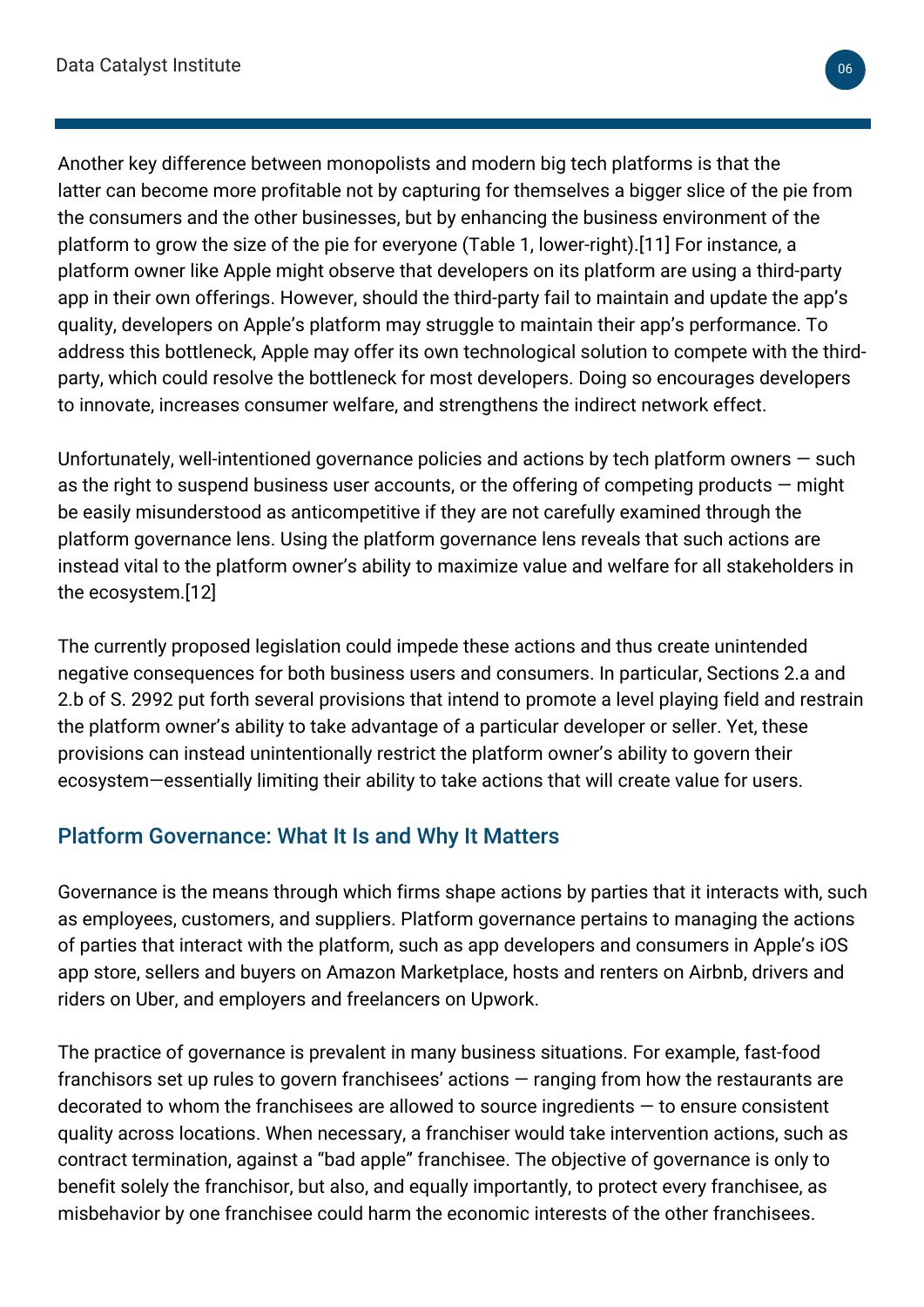Analogously, tech platform owners need to set up rules and take intervention actions to foster and preserve healthy business environments for the overall benefits of platform stakeholders the platform owner, the business users, and the consumers. Unlike a traditional firm that can govern supplier actions through contracts, platform owners often lack the ability to tailor specific contracts to govern each individual third-party "complementors," like app developers or marketplace sellers. Failure to use other mechanisms to govern the platform's ecosystem can result in value destruction.

"In 1983, the videogame market in the USA collapsed, leading to bankruptcy for more than 90 percent of game developers, as well as Atari, manufacturer of the dominant game console at the time. The main reason was a 'lemons' market failure: because it had not developed a technology for locking out unauthorized games, Atari was unable to prevent the entry of opportunistic developers, who flooded the market with poor-quality games. At a time when consumers had few ways to distinguish good from bad games, bad games drove out good ones. The videogame market was resurrected six years later only when Nintendo entered with a set of draconian policies to regulate third-party developers more tightly. Central to Nintendo's strategy was the use of a security chip designed to lock out any game not directly approved by Nintendo."

> "Platform rules: Multi-sided platforms as regulators" Boudreau & Hagiu (2009, p.163) [14]

Without governance actions, market failure could happen, as history has shown. Consider the case of video console maker Atari, which at its height dominated the home video game market with about a 90% share.[13] Atari's failure to govern game developers led to a flood of poorquality games that decreased customer value and contributed to its collapse (See box).

#### Big Tech Companies Own Multiple Different Kinds of Platforms and They Can't All Be Regulated in a "One Size Fits All" Way

As written, S. 2992 and H.R. 3816 currently target four large U.S. companies — Google, Amazon, Facebook, and Apple ("GAFA"). As each company operates multiple platforms with different sets of SMB users, and the functions of the platforms can be fundamentally different, these tech platforms cannot be regulated the same way (see Table 2 for examples).

There are two fundamental types of platforms— "Innovation" and "Transaction."[15] Innovation Platforms (such as Apple iOS) provide technological interfaces for third parties to create new innovations, whereas Transaction Platforms (such as Amazon's Marketplace) are digital intermediaries that allow parties to exchange goods, services, and information. Each type of platform faces different challenges in creating value for business and consumer users, and hence needs to be governed in different ways. It is critical to understand the issues and governance tactics unique to each platform type so that regulation does not create unintended consequences or become ineffective.[16]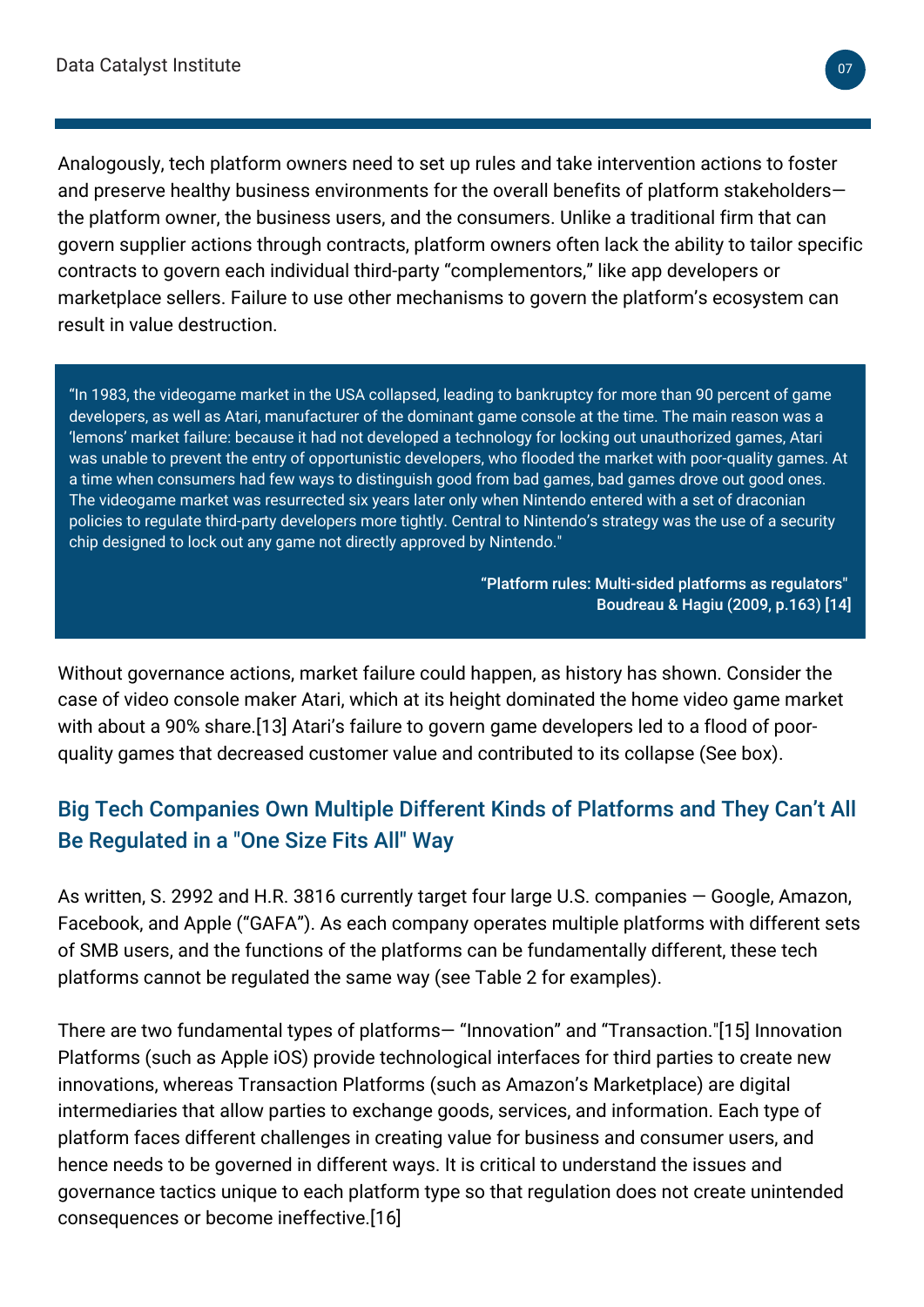#### Table 2. Major Tech Platform Examples and Small Businesses That Rely On Them

|                              | <b>Platform Example</b>     | <b>Platform Description</b>                     | <b>SMB Platform Users</b>                                              |
|------------------------------|-----------------------------|-------------------------------------------------|------------------------------------------------------------------------|
| <b>Innovation Platforms</b>  | Amazon Alexa Voice Services | Cloud-based interface for voice<br>capabilities | App developers, Makers of<br>smartspeakers / voice-operated<br>devices |
|                              | <b>Amazon Web Services</b>  | Cloud computing and web tools                   | Users of cloud and other<br>enterprise services                        |
|                              | Apple iOS                   | Smartphone operating system                     | App developers, Offline SMBs<br>that reach customers via apps          |
|                              | Google Android              | Smartphone operating system                     | App developers, Offline SMBs<br>that reach customers via apps          |
|                              | Meta for Developers         | Application interface for<br>developers         | App developers                                                         |
| <b>Transaction Platforms</b> | Amazon Marketplace          | E-commerce marketplace                          | Sellers of products                                                    |
|                              | Apple App Store             | Digital app store                               | Advertisers                                                            |
|                              | Google Play                 | Digital app store                               | Advertisers                                                            |
|                              | Meta Audience Network       | Advertising platform                            | Advertisers                                                            |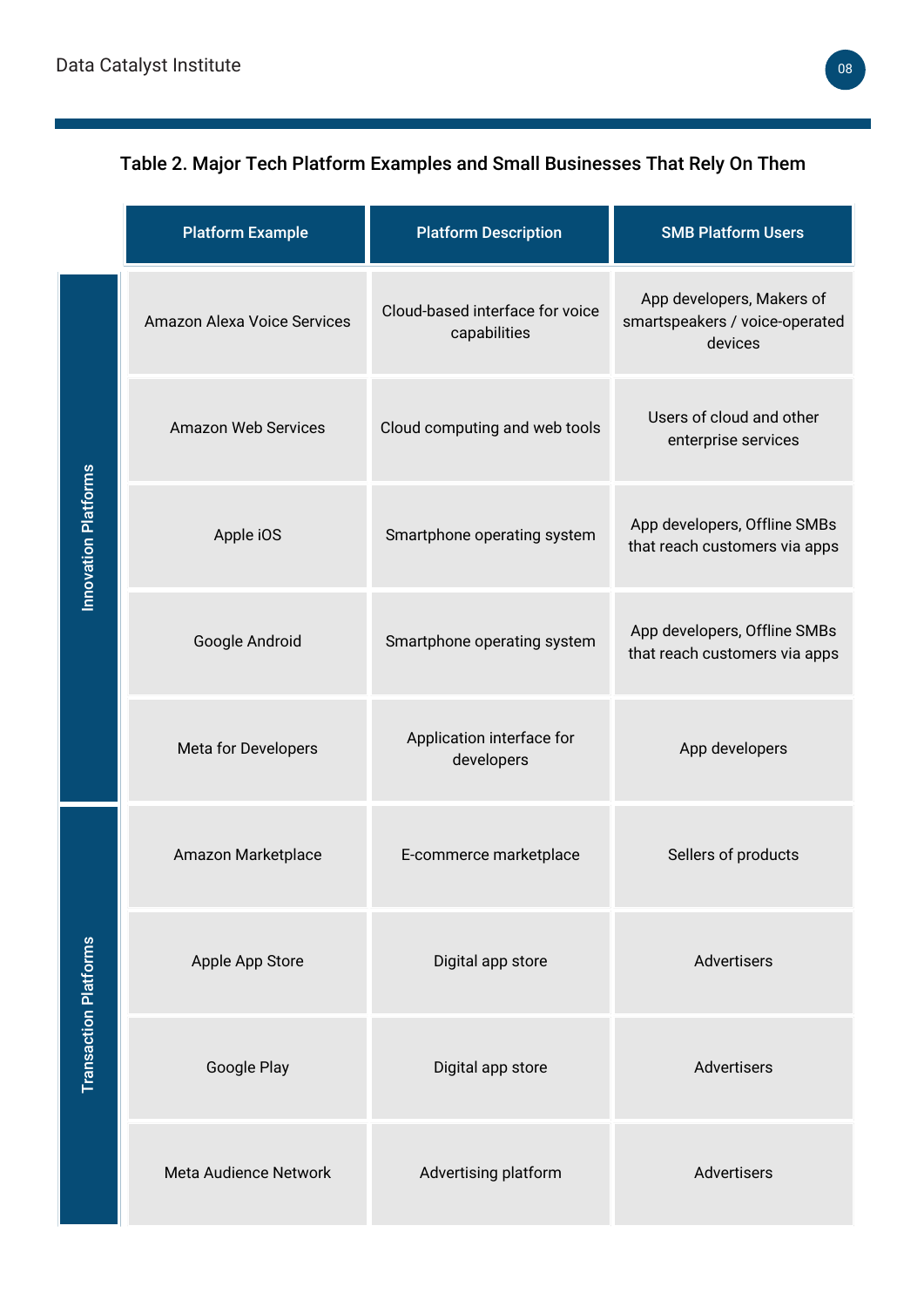#### Using the Platform Governance Lens To Identify Unintended Effects of Proposed Legislation on Small Businesses

We now apply the platform governance lens as described in detail above to reveal how the proposed legislation can create the potential for unintended consequences for platforms. While as described in Table 2 there are many different types of platforms and SMBs that use them, and many different potential legislation-related harms as a result (Tables 3 and 4, below), we go through one example - Apple iOS - to illustrate how new laws trickle down into harm to SMBs.

Apple develops the core iOS platform technology and offers software development tools such as application programming interfaces (APIs) and software developer kits (SDKs) to third-party software developers (most of which are solo practitioners or SMBs) so that they can create and sell software to consumers. As the platform owner, Apple establishes and maintains a set of standards that govern the technological interface between third-party application software and the platform, and across various third-party application software. Apple's objective for platform governance is not only to ensure the core functioning of the platform but also to promote innovation by the software developers that ultimately benefits consumers.

Consider the basic needs and desires of small app developers: They want the necessary technological ingredients to create valuable products readily available on devices [17], for these technologies to be updated and maintained [18], and for these technologies to enhance, not constrain, the performance of their products.[19] Provisions in the proposed Congressional legislation that limit self-preferencing, use of non-public data, or preferential access to the platform could undermine the platform owner's ability to use certain governance tactics to meet the needs of its developers.

Below, we outline in more detail how provisions in the proposed Congressional legislation would affect the various platforms as laid out in Table 2. First, Table 3 highlights some potential negative effects for developers operating in innovation ecosystems like Apple iOS. Second, Table 4 similarly highlights potential negative effects for SMBs using transactional marketplaces such as Amazon.com, Walmart Marketplace, eBay, and Etsy.

In addition to the unintended consequences highlighted in Tables 3 and 4 below, this all highlights the overarching conclusion that different platforms require different platform governance instruments, and therefore, they cannot  $-$  and should not  $-$  be regulated the same way in a "one size fits all" manner as some members of Congress propose to do with this pending progressive antitrust legislation.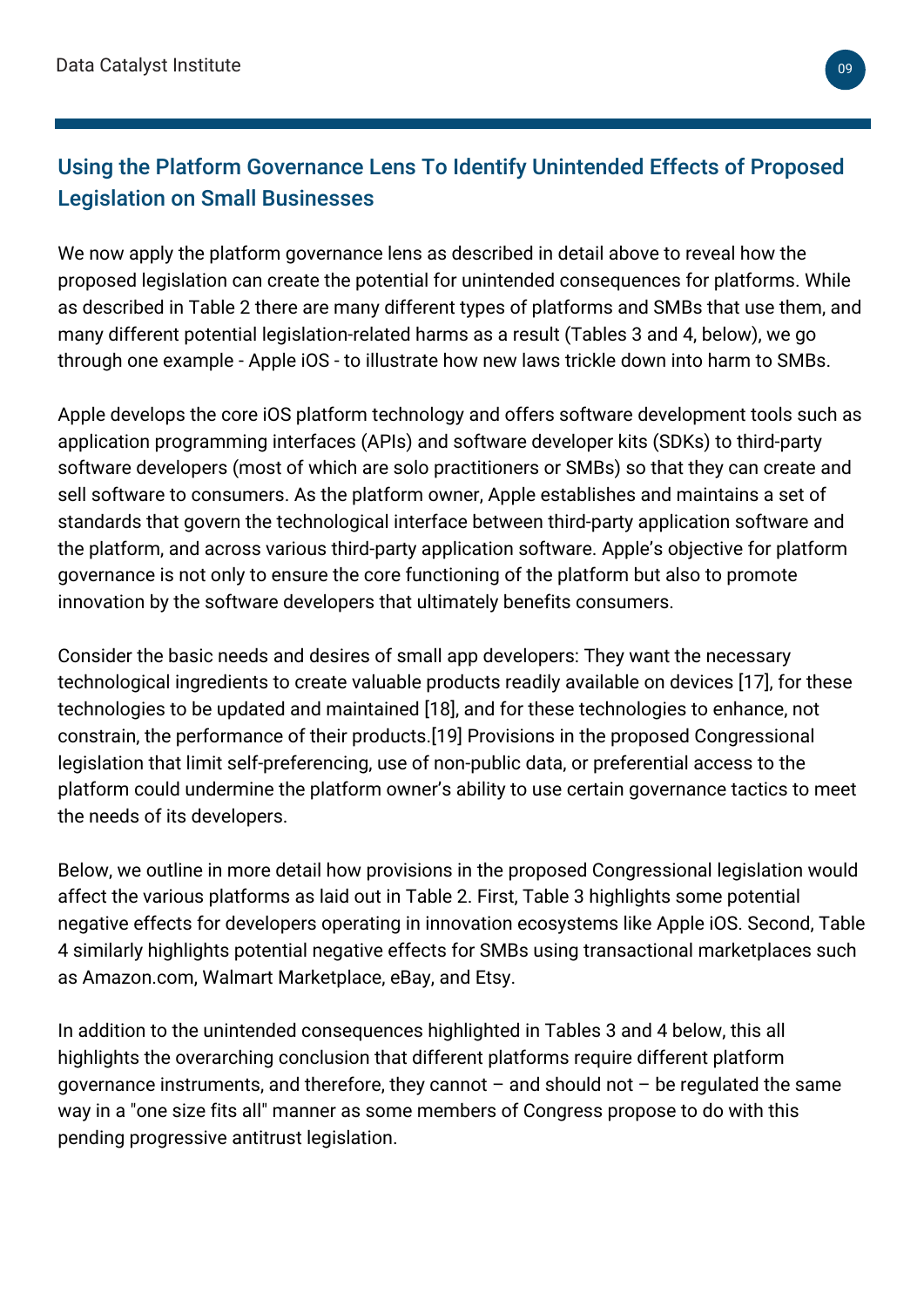| <b>Proposed Legislative Provisions</b>                                                                                                | <b>Potential Impacts on the</b><br><b>Platform</b>                                                                                                                                                                                                                                                                                                                                                                                                                                                                                                                         | <b>Potential Impacts on App</b><br><b>Developers</b>                                                                                                                                                                                                                                                                                 |
|---------------------------------------------------------------------------------------------------------------------------------------|----------------------------------------------------------------------------------------------------------------------------------------------------------------------------------------------------------------------------------------------------------------------------------------------------------------------------------------------------------------------------------------------------------------------------------------------------------------------------------------------------------------------------------------------------------------------------|--------------------------------------------------------------------------------------------------------------------------------------------------------------------------------------------------------------------------------------------------------------------------------------------------------------------------------------|
| Self-preferencing of platform's<br>own products, limiting<br>competition, and discriminating<br>in enforcement or terms of<br>service | Limits the ability to preinstall<br>$\bullet$<br>apps and thus ensure that<br>users have what is needed<br>for other apps to function<br>properly<br>Limits the ability to include a<br>$\bullet$<br>functionality in the core<br>platform when a third party<br>offers a similar functionality.<br>Therefore, the platform<br>owner is unable to ensure<br>that interdependent<br>technologies are updated and<br>maintained simultaneously,<br>or that the technology has<br>sufficient performance, all of<br>which could decrease the<br>platform's value to all users | Increases cost and<br>uncertainty in app<br>development. Weakens<br>network effects by increasing<br>the coordination costs for<br>users which decreases their<br>value<br>Potentially deteriorates the<br>$\bullet$<br>functionality of developers'<br>technologies. The value of<br>the developers' products for<br>users declines |
| Leverage non-public data                                                                                                              | Limits the information that<br>$\bullet$<br>could be used to identify<br>technical bottlenecks or<br>innovation gaps                                                                                                                                                                                                                                                                                                                                                                                                                                                       | Constrained performance of<br>certain apps. Lower<br>consumer value which will<br>result in less engagement<br>with the entire platform<br>ecosystem                                                                                                                                                                                 |
| Restrict access of third parties                                                                                                      | Limits the platforms' ability<br>$\bullet$<br>to include value enhancing<br>functions on restricted areas<br>of the platform, such as the<br>home screen of your phone                                                                                                                                                                                                                                                                                                                                                                                                     | Degrades the consumer<br>experience which reduces<br>their demand for and<br>willingness to pay for apps                                                                                                                                                                                                                             |

#### Table 3. Unintended Effects of Proposed Legislation on Innovation Platforms and SMBs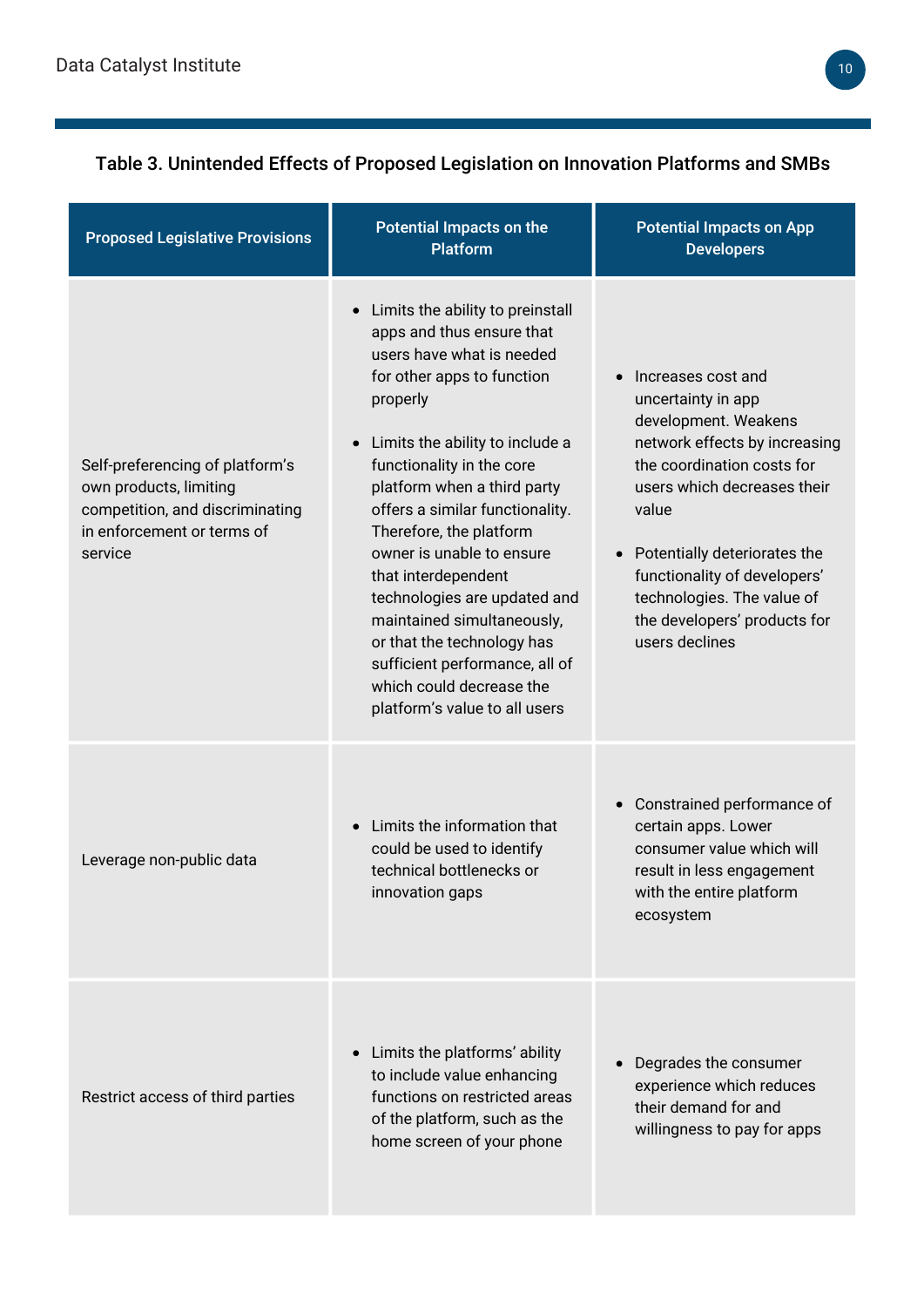Table 4. Unintended Effects of Proposed Legislation on Transaction Platforms and SMBs

| <b>Proposed Legislative Provisions</b>                                                                                                                                                                                                                                                                           | Potential Impacts on the<br><b>Platform</b>                                                                                                                                                                                                                               | <b>Potential Impacts on Sellers</b>                                                                                                                                                                                                                                                                                                                                                                                                                                    |
|------------------------------------------------------------------------------------------------------------------------------------------------------------------------------------------------------------------------------------------------------------------------------------------------------------------|---------------------------------------------------------------------------------------------------------------------------------------------------------------------------------------------------------------------------------------------------------------------------|------------------------------------------------------------------------------------------------------------------------------------------------------------------------------------------------------------------------------------------------------------------------------------------------------------------------------------------------------------------------------------------------------------------------------------------------------------------------|
| Limit the ability of another<br>business user's products,<br>services, or lines of business to<br>compete on the platform relative<br>to the covered platforms<br>operator's own products,<br>services, or lines of business in a<br>manner that would materially<br>harm competition on the covered<br>platform | Limits the platform's ability<br>$\bullet$<br>to take corrective governance<br>actions through its own<br>product offerings [20]<br>Limits the platform's ability<br>$\bullet$<br>to coordinate across internal<br>business units to optimize<br>resource allocation [22] | The platform owner is less<br>$\bullet$<br>capable of driving away the<br>"bad apple" sellers that harm<br>the other sellers [21]<br>The platform owner is less<br>$\bullet$<br>capable of steering the<br>market away from unhealthy<br>competition where sellers<br>generate sales but earn no<br>profit [23]<br>The platform owner suffers<br>$\bullet$<br>diminished efficiency,<br>resulting in fewer supportive<br>services and higher costs for<br>sellers [24] |
| Limit the use of non-public data                                                                                                                                                                                                                                                                                 | Limits the information that<br>the platform can use to guide<br>market correction actions<br>$[25]$                                                                                                                                                                       | Ineffective governance<br>$\bullet$<br>instruments that fail to<br>promote healthy business<br>environment for sellers [26]                                                                                                                                                                                                                                                                                                                                            |
| Self-preferencing of platform's<br>own products                                                                                                                                                                                                                                                                  | Limits the platform's ability<br>٠<br>to effectively signal its<br>governance actions [27]                                                                                                                                                                                | Prolongs unhealthy business<br>environments [28]                                                                                                                                                                                                                                                                                                                                                                                                                       |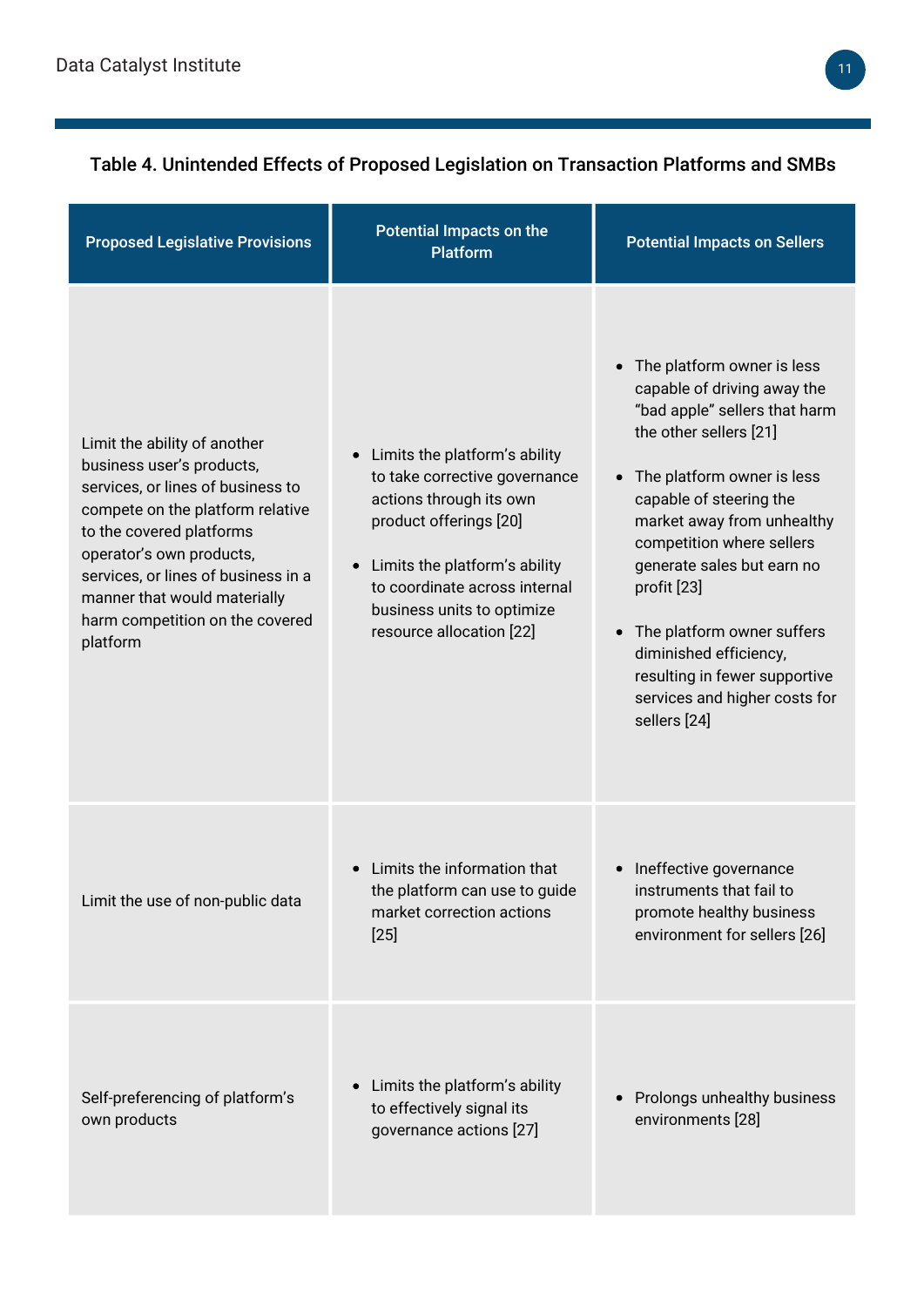## Conclusions

In this paper, we argue that legislators need to shift from the progressive antitrust lens to the platform governance lens. Doing so resolves three key misconceptions in the current big tech regulation debate.

First, it removes the negative connotation about platform owner size. The tech platforms became big because they created significant value for consumers and business users alike. Importantly, their current size—in terms of the number of consumers and value adding business users interacting on the platform—is what makes them valuable for all participants.

Second, viewing platform owners' actions through the platform governance lens reveals that tactics that may seem anticompetitive to some businesses are instead vital to the platform owner's ability to maximize value and welfare for all stakeholders in the ecosystem. Specifically, the proposed legislation—S. 2992 and H.R.3816—limits tech platform owners' ability to effectively govern the platform environment which harm the SMBs by:

Summary of Legislative Harms Related To Innovation Platforms

- Increased cost and uncertainty for independent publishers that develop apps
- Constrained performance of apps
- Degradation of the consumer experience, which will reduce demand for and willingness to pay for apps

Summary of Legislative Harms Related To Transaction Platforms

- More "bad apple" sellers that harm other sellers by, for example, offering low quality products at cutthroat prices that squeeze others' profits
- More "unhealthy" competition in which sellers generate sales but earn no profits
- Less platform support services and higher costs for sellers

Third, using the platform governance lens allows us to see that different types of platforms have different needs and therefore, need different governance mechanisms. Regulating all platforms with a one-size-fits all strategy will most likely lead to unintended consequences that will harm consumers and business users.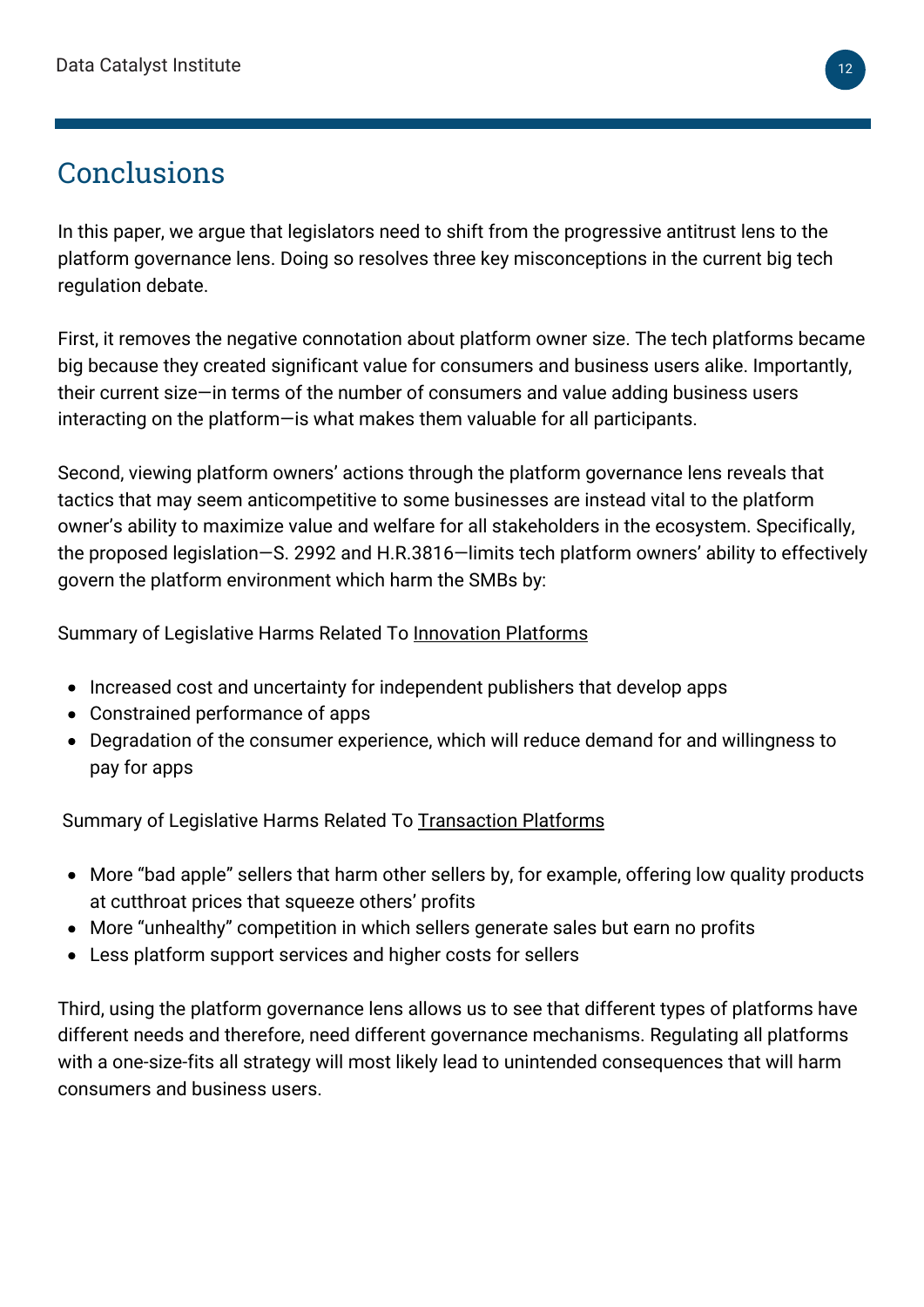### References

[1] <https://www.judiciary.senate.gov/meetings/01/14/2022/executive-business-meeting>

[2] Tiwana, A. (2013). Platform ecosystems: Aligning architecture. Governance, and strategy, Waltham: Morgan Kauffmann. Zhang, Y., Li, J., & Tong, T.W. (2022). Platform governance matters: How platform gatekeeping affects knowledge sharing among complementors. Strategic Management Journal, 43(3): 599-626.

[3] How platforms use non-price governance mechanisms to create value in their ecosystems is a thriving area of academic study in the strategic management, information science, and industrial organization economics literatures.

[\[4\] Sokol, D.D., & Van Alstyne, M. \(2020\). MIT Sloan Review, https://sloanreview.mit.edu/article/the-rising-risk-of](https://sloanreview.mit.edu/article/the-rising-risk-of-platform-regulation/)platform-regulation/

[\[5\] https://www.wsj.com/articles/amazon-competition-shopify-wayfair-allbirds-antitrust-11608235127?](https://www.wsj.com/articles/amazon-competition-shopify-wayfair-allbirds-antitrust-11608235127?mod=djemalertNEWS) mod=djemalertNEW[S](https://www.wsj.com/articles/amazon-competition-shopify-wayfair-allbirds-antitrust-11608235127?mod=djemalertNEWS)

[6] <https://www.nytimes.com/2018/02/20/magazine/the-case-against-google.html>

[7] Khan, L., (2018). The New Brandeis movement: America's Antimonopoly debate. Journal of European Competition Law & Practice, 9(3): 131-132.

[8] Wu, T. (2018). The Curse of bigness: Antitrust in the new gilded age, Columbia Global Reports, (170 p) ISBN 978- 0-9997454-6-5.

[9] We are not suggesting that antitrust regulation that uses a consumer welfare standard is an inappropriate tool. We are in favor of its application. However, the current proposed legislation does not appear to address any consumer welfare concerns.

[\[10\] Sokol, D.D., & Van Alstyne, M. \(2020\). MIT Sloan Review, https://sloanreview.mit.edu/article/the-rising-risk-of](https://sloanreview.mit.edu/article/the-rising-risk-of-platform-regulation/)platform-regulation/.

Lemley, M.A. (2021). The Contradictions of platform regulation, The Journal of Free Speech Law, <https://www.journaloffreespeechlaw.org/lemley.pdf>

[11] Iansiti, M, & Levien, R. (2004). Strategy as ecology. Harvard Business Review. Available online at: <https://hbr.org/2004/03/strategy-as-ecology>

[12] Fanwick, M., McCahery, J.A., & Vermeulen, E.P.M. (2019). The end of 'corporate governance: Hello platform; governance, European Business Organization Law Review, 20: 171-199.

Teh, T. (forthcoming), Platform governance, American Economic Journal: Microeconomics, (47 pages).

Miller, C.D., & Wang, R.D. A platform governance perspective on competition management (working paper).

Miller, C.D., & Plaksenkova, E. Platforms and complementors: Antecedents of competitive structures (working paper).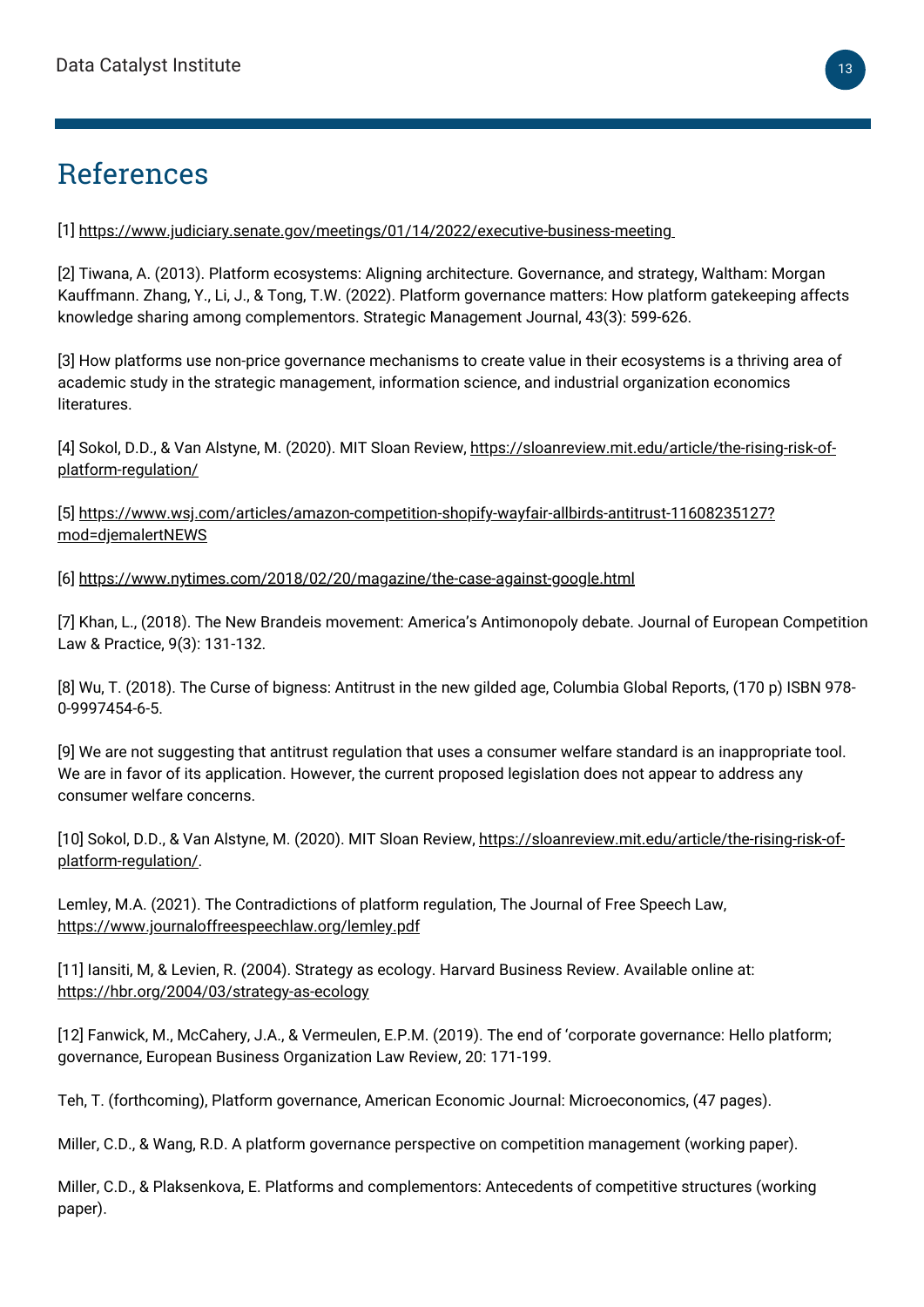### References

[13] Gallagher, S., & Park, S.H., (2002). Scoring video games' standard contributions. IEEE Transactions on Engineering Management,  $49(1)$ ,  $4 - 28$ .

[14] Boudreau, K. J., & Hagiu, A. (2009). Platform rules: Multi-sided platforms as regulators. Platforms, markets and innovation, 1, 163-191.

[15] Cusmano, M.A., Yoffie, D.B., & Gawer, A. (2020). The future of platforms, MIT Sloan Management Review, Spring 2020.<https://sloanreview.mit.edu/article/the-future-of-platforms/>

[16] We simplify this issue here, even within a platform type there are various business models that can cause even more complications in applying blanket regulations. See Schrepel, T. (2021), Platforms or Aggregators: Implications for digital antitrust law, Journal of European Competition Law & Practice, 12(1). <https://www.competitionpolicyinternational.com/platforms-or-aggregators-implications-for-digital-antitrust-law/>

[17] This means that to foster innovation, that the Apple or Google will need to preinstall some of the applications that third-party developers most commonly use (e.g., Google Maps comes preinstalled on devices running Android and many apps use its mapping features). Limiting preinstallation can place the burden of coordinating interdependent technologies on the user, while also increasing uncertainty and development costs for app developers.

[18] Technologies running on a platform can become highly interdependent on each other over time and need to be managed, updated, and developed in tandem to function properly. When a technology becomes essential in creating value for a wide variety of developers, the platform owner may want to integrate the technology into the platform in order to manage its evolution in a way that benefits the most stakeholders (e.g., Apple making the flashlight a utility on the home screen rather than just a typical app).

[19] Technical bottlenecks—i.e., when the performance of one technology constrains the performance of others need to be identified and resolved by the platform owner. To identify bottlenecks, the platform owner may need to use private information about quality, functionality, and linkages across a variety of products in the ecosystem. To address bottlenecks, the platform owner may need to integrate the technology into the platform.

[20] The platform owner could launch their own products, such as Amazon's AmazonBasics private label products, to steer the competitive behaviors of the other sellers through product quality, features, and price attributes. Relying solely on the "invisible hand" of markets to achieve optimal outcomes may be ineffective because when the platform has many fragmented sellers, action taken by a single seller is unlikely to correct the overall competitive behaviors of the other sellers unless the seller is the dominant player.

[21] Examples of "bad apples" include those sellers that offer low quality products (which consumers dislike) at cutthroat prices (which squeeze the profit margins of the other sellers.)

[22] To optimize resource allocation, the platform owner needs to have the ability to coordinate across its businesses. For example, the AmazonBasics private label business unit can help the Fulfillment by Amazon (FBA) business unit optimize resource allocation by deterring excessive entries of non-value enhancing sellers, thus freeing up the distribution capacity at FBA.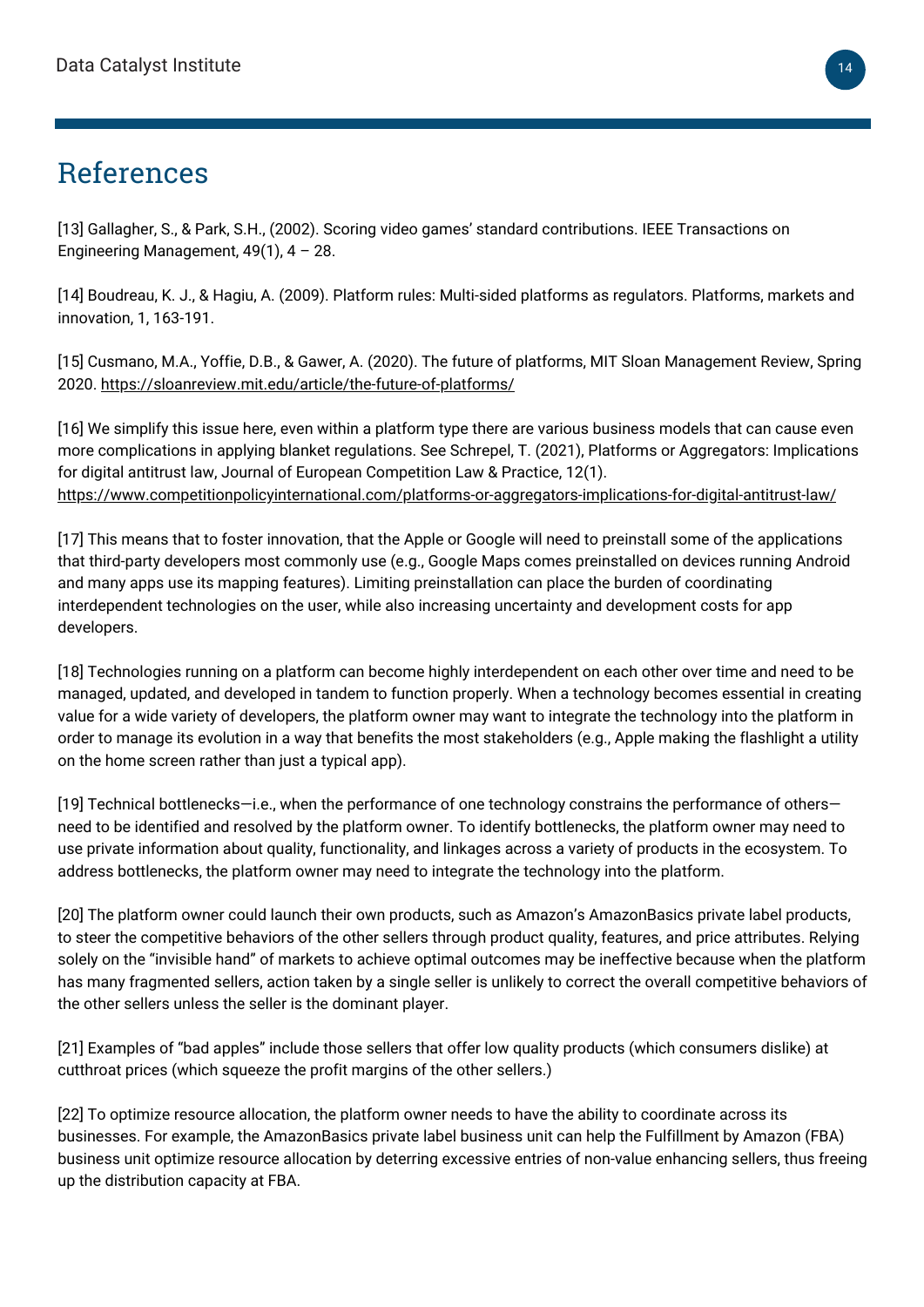### References

[23] If the platform owner is unable to credibly offer solid quality products at low price, sellers who compete on undercutting prices to gain market shares might not be deterred from continuing to do so. This could lead to unhealthy competitive outcomes where (a) sellers on the platform work hard to generate sales but earn no profit from the sales, and (b) consumers may find the platform flooded with cheap products of subpar quality.

[24] Continuing with the example in [22], by freeing up the capacity at the Amazon FBA, AmazonBasics increases the company's efficiency and thus lowers the distribution costs (both financial and time costs) for the other value enhancing sellers.

[25] The platform owner needs to monitor the health of the platform ecosystem and use the insights to guide governance actions when necessary.

[26] Without the aid of data, the platform owner will be much less capable of designing its market corrective actions to become finely tuned governance instruments, and therefore, much less capable of optimally promoting the benefits for the consumers and the sellers.

[27] The platform owner needs to help its products stand out from the competition in order to effectively signal their governance actions. For example, Amazon displays an AmazonBasics product in an advertisement space next to the consumer search page or product rankings page.

[28] If the platform owner's ability to signal diminishes, consumers and the other sellers may not quickly become aware of the governance instrument thus prolonging the time it will take when (if ever) the governance instrument is able to correct the market. In contrast, if the platform owner has the rights to signal, such as by placing its low-priced solid quality product next to a higher priced product with distinctive features by another seller, not only allows the platform owner to present to consumers a meaningful product variety but also helps the other seller to distinguish her product and support a premium price point.

# About the Authors

Cameron D. Miller is an Assistant Professor of Management at Syracuse University's Whitman School of Management. He earned his Ph.D. from the University of Minnesota. The views expressed in this paper do not necessarily reflect the views of Syracuse University.

Richard D. Wang is an Associate Professor of Strategy at Babson College in Wellesley, Massachusetts. He earned his Ph.D. in Business and Public Policy from the University of California, Berkeley. The views expressed in this paper do not necessarily reflect the views of Babson College.